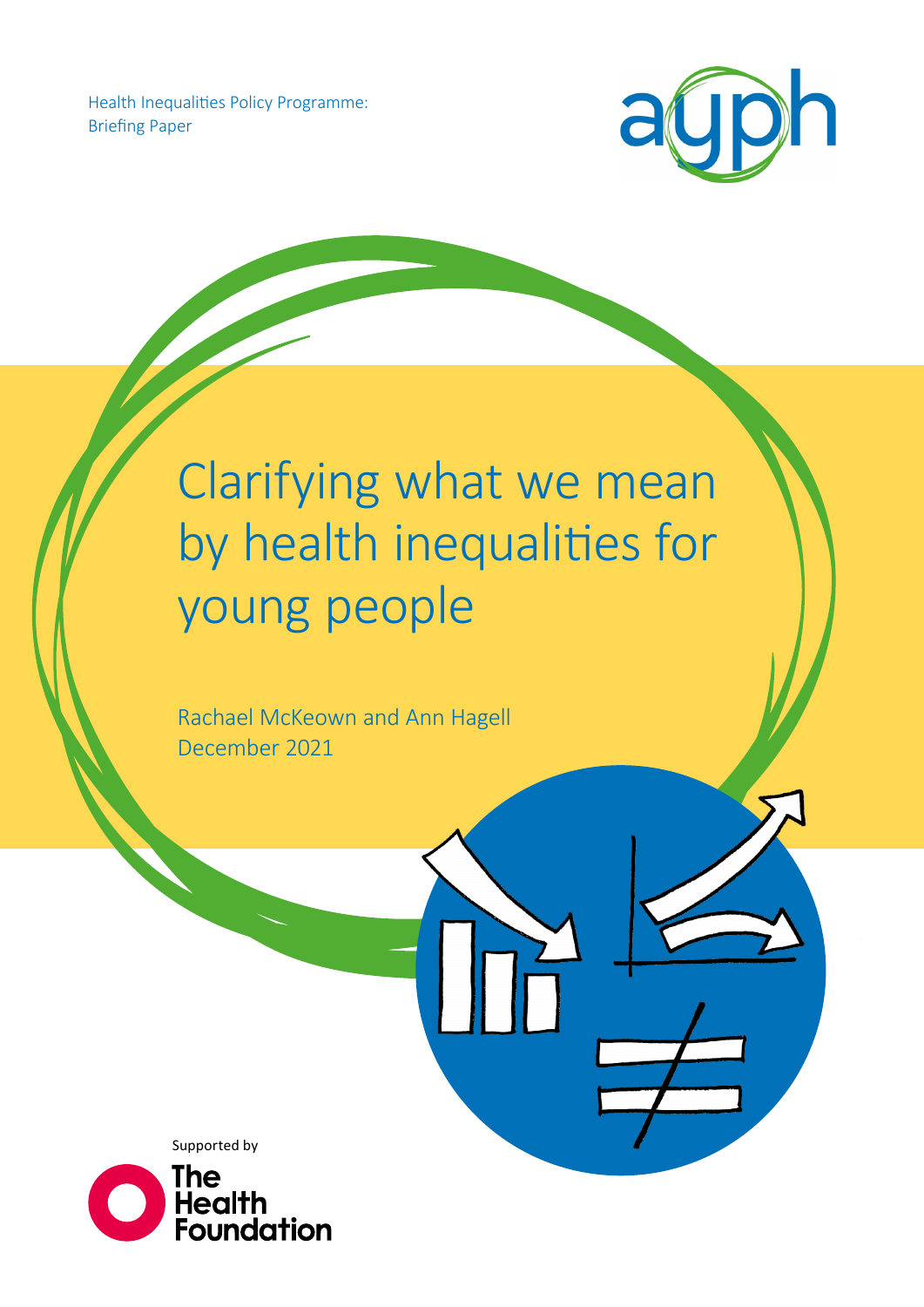# **Contents**

| What is the issue?                                                                                         | 3  |
|------------------------------------------------------------------------------------------------------------|----|
| A new definition and conceptual model for understanding<br>health inequalities in relation to young people | 4  |
| Health outcomes for young people                                                                           | 6  |
| Causes of health inequalities                                                                              | 6  |
| The levers that translate socio-economic factors into health inequalities                                  | 8  |
| Coming full circle in the model                                                                            | 9  |
| Mapping young people's health inequalities                                                                 | 10 |
| Care experienced young people $-$ an example of health inequalities                                        | 11 |
| Conclusion                                                                                                 | 12 |
| References                                                                                                 | 13 |
| More information                                                                                           | 16 |

# In brief

Health inequalities have been brought into sharp focus during the Covid-19 pandemic, as we have witnessed differences in health between individuals and groups. There has been renewed impetus to tackle health inequalities and it has become a buzzword in policy discussions. But is it clear what we mean by the term? What does it mean for young people's health? How are inequalities formed for young people? And where can we intervene to take effective action?

This paper seeks to help by offering a definition for health inequalities that is specific to young people and a conceptual framework to help us identify key causes and levers that influence health outcomes. We know that adolescence is a defining period for young people's health, when inequalities between individuals and groups can become established and embedded, yet there is not enough focus within research, policy and practice on young people's experiences of health inequalities. In highlighting the levers through which the "social determinants" of health are translated into divergent health outcomes, we hope to highlight opportunities for guidance and resources to improve young people's health.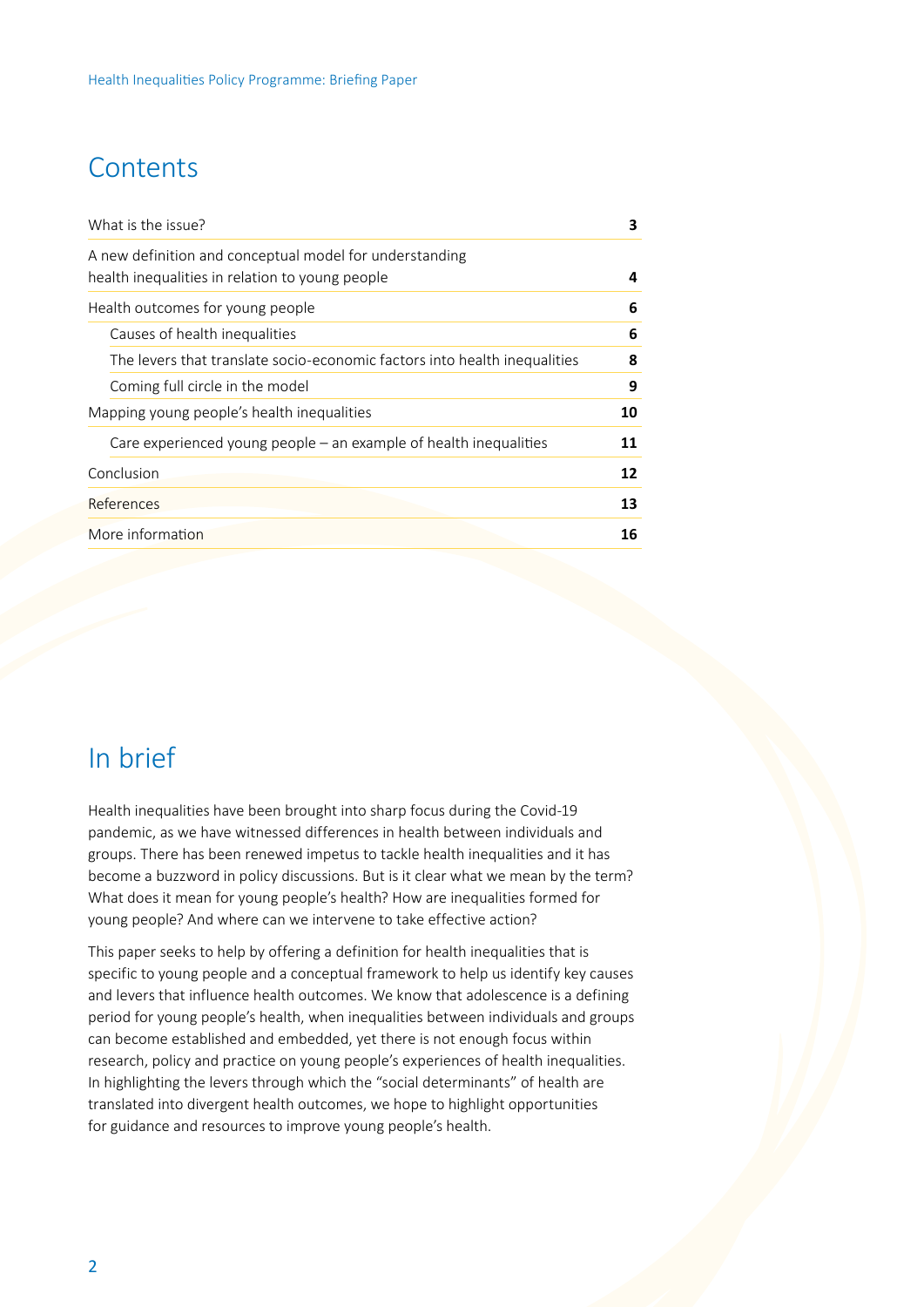

# <span id="page-2-0"></span>What is the issue?

Young people from different backgrounds with different lived experiences can have different physical and mental health outcomes – these are "health inequalities". Research has shown a clear link between poorer health outcomes, socio-economic status, housing, education, employment and the other factors of people's wider lives – these are "social determinants of health" (Marmot et al., 2020). Differences caused by these social factors are unfair and preventable. We need to know more about health inequalities experienced by young people, how they occur and how we can intervene.

Framing of the issue typically focuses on differences in expected years lived ("life expectancy") and expected years lived in good health ("healthy life expectancy"). Policy and research focuses on healthcare improvements for older adults and the early years. Yet we know that young people, at their particular lifestage and development, experience unequal

outcomes across a range of health and health-related issues, from obesity to accidents. The causes of inequality are somewhat unique for young people as they are transitioning through different life events, such as education and first employment experiences.

We need to be clearer about what we are talking about when we refer specifically to young people's health inequalities so that we can galvanise action. To do so we need more clarity around constructs and terms so that we can be clear how to effectively intervene. In this paper, we provide a definition and a conceptual framework exploring the causes and outcomes of young people's health inequalities. We also consider the ways in which these are translated into different health outcomes through a range of "levers", the opportunities available to young people experiencing success or disadvantage. We hope that this will state the case for focusing policy and research attention on the 10-25 age group.

#### Impact of Covid-19 on young people

Young people have been uniquely impacted by Covid-19. They have faced huge upheavals to education, examinations and university experiences; high rates of furlough and redundancy; disrupted social lives and reduced access to healthcare (Hagell, 2021). There has also been a major impact on young people's relationships with others (Leavey et al., 2020). There are clear implications for their physical and mental health. These experiences have not been felt evenly by all young people, with some doing worse and some doing better than others.

There has been renewed policy focus on the importance of the adolescent period, with calls to prevent scarring and failing this generation (Hill, 2020). The realisation that young people in pre-existing situations of disadvantage have taken a disproportionate 'hit' from the pandemic has fuelled an increased interest in their health inequalities.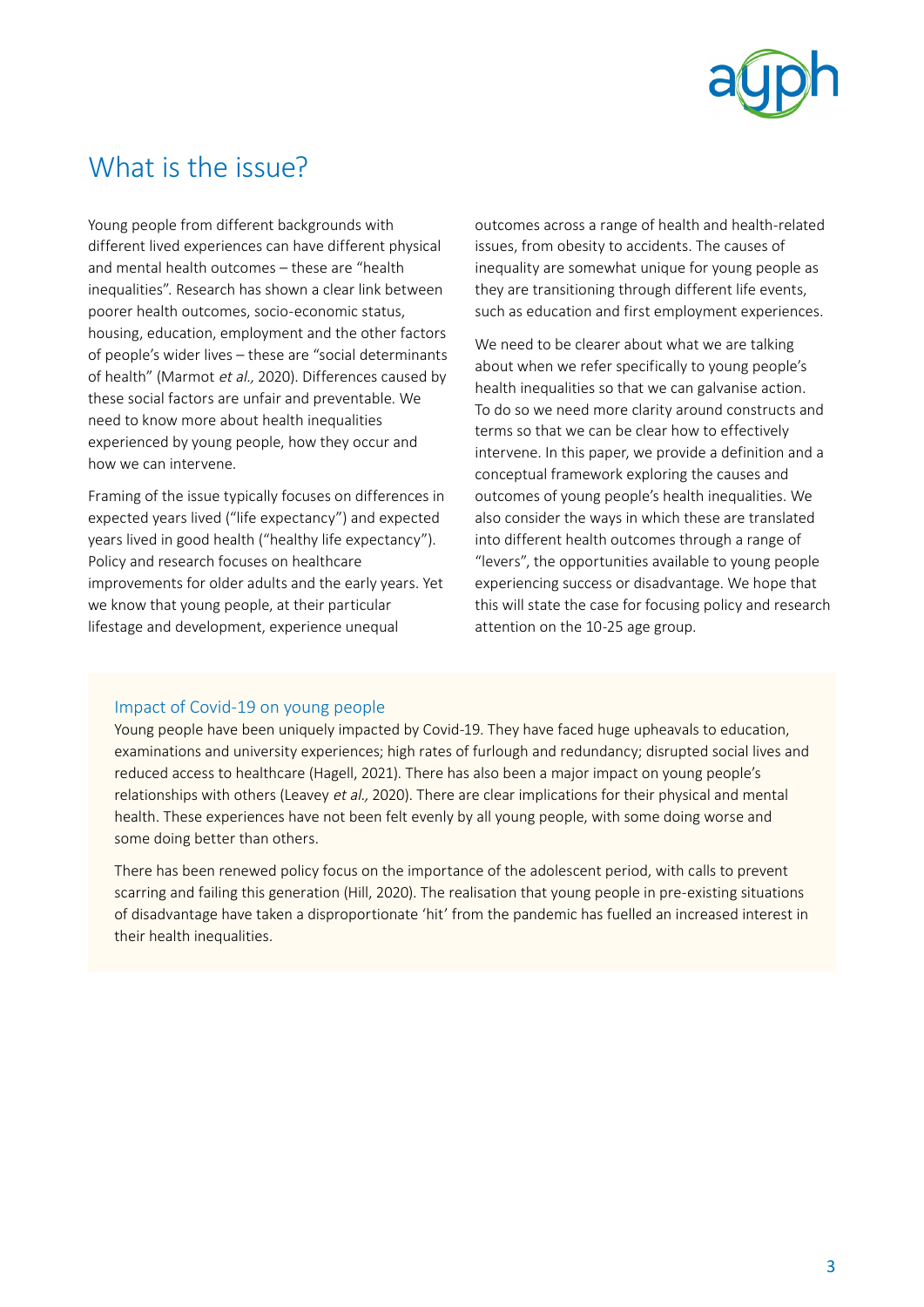# <span id="page-3-0"></span>A new definition and conceptual model for understanding health inequalities in relation to young people

Understanding health inequalities is complicated, they represent a "wicked problem" – a complex and evolving subject matter that cannot be easily solved (Rittel & Webber, 1973). As use of the term health inequalities has become more widespread, its definition has become less clear as it has been confused and conflated with other terms, such as inequity<sup>1</sup> and poverty. When there is confusion around terms, they can lose their power and meaning, and the way through to solutions becomes more muddled.

At its simplest level, inequality means disparity or difference. There is no absolute inequality, only inequality in relation to something or someone else. When thinking about the difference between individuals or groups, discussions on inequality should refer to 'poorer' or 'worse' outcomes in comparison to others, as opposed to 'bad' or 'worst' to represent the scale of difference between individuals or groups.

In 1992, Margaret Whitehead – one of the UK's leading experts on health inequalities – described health inequalities as "health differences that are avoidable, unnecessary and unjust" (Whitehead, 1992).

NHS England (2020) and others have provided more recent definitions that take into account the influence of the "social determinants". In many ways these general definitions of health inequalities are directly applicable to issues young people face. They are subject to poverty, disadvantage, stigma and disrupted access to services in similar ways to the rest of the population. However, there are some unique and particular issues facing young people. Young people experience a period of physical, social and brain development, making them particularly vulnerable to the impact of the wider environment (Viner et al., 2015). Relationships and interactions with others are vitally important for wellbeing, social development, and identity formation – which we have labelled young people's opportunities to "socialise".

Young people are transitioning through different phases and life experiences during a general period of flux. The transition into adulthood is marked by multiple changes within a young person's life, including changes to their education, employment, housing, managing finances, moving locations and forming new relationships. Without adequate support, this can bring with it challenges and stress that impact on a young person's wellbeing and mental health. Exposure and experience of different factors can accumulate and proliferate during this time. Adolescence marks a critical juncture when both positive and negative actions and interventions can shape future outcomes across the young person's life, we see these as a range of the potential trajectories or possible journeys that form during this period.

Having specific definitions for young people's health inequalities upholds the UN Conventions on the Rights of the Child (1990).

#### Our suggested definition for health inequalities in young people is:

"The *avoidable and unfair differences* in physical and mental *health outcomes*  between individuals or groups aged 10-25."

#### Additional explanation:

"Health inequalities are caused by economic and social differences that influence the *conditions in which young people live, learn, work and socialise*. These factors influence current and future health outcomes. Young people's developmental and life stages makes them *particularly sensitive to changes in their environment*, providing an opportunity to improve or worsen inequalities in health."

<sup>1</sup> In the US context, "inequities" are described as unfair and avoidable differences, while "inequalities" are differences that may arise from a number of reasons that are not always unjust (e.g. genetic). In the UK context, the term "health inequalities" is used when describing these unfair and avoidable differences, as we do throughout this paper.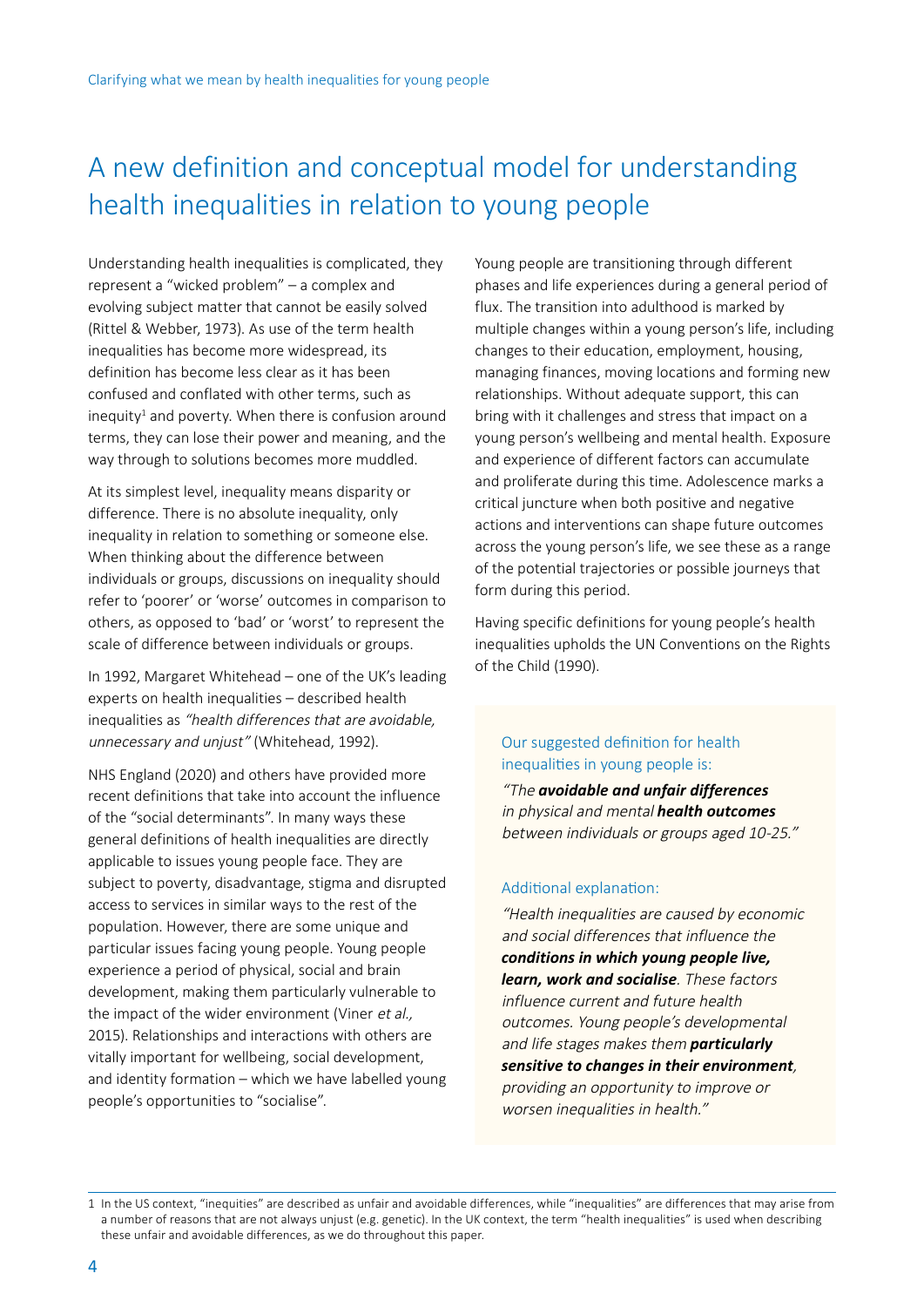



A conceptual model of how health inequalities arise for young people might look something like this:

The definition and conceptual model represent our current thinking, which we expect will evolve and develop over time. This is an initial classification attempt on our part, but there has been a lack of research or engagement with young people themselves to seek their views on what health inequalities mean to them. This is a very important part of developing our constructs so there is much more to be done.

We will now look at each aspect of the model, exploring the different health outcomes young people have and the experiences they encounter which shapes their trajectories.

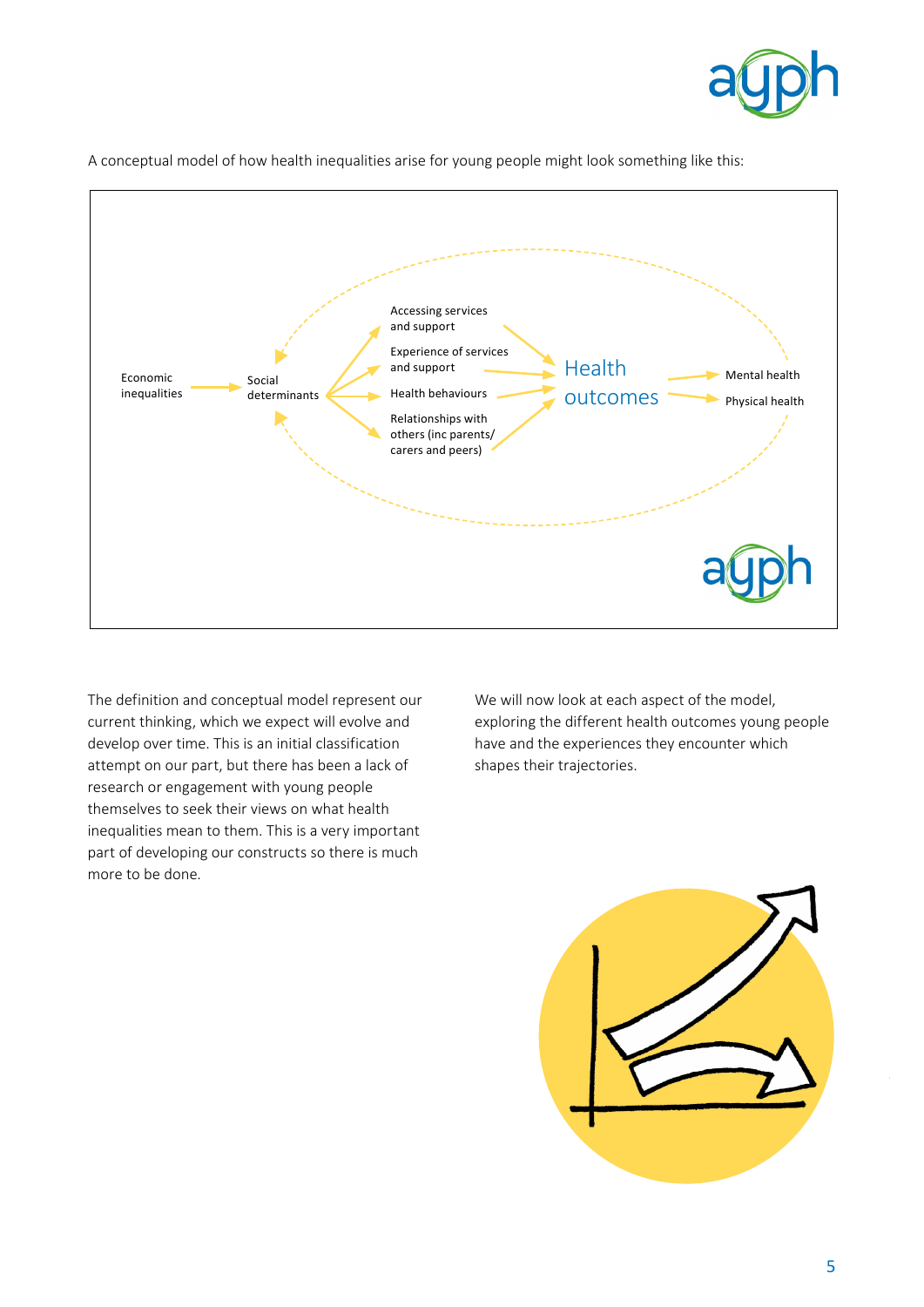### <span id="page-5-0"></span>Health outcomes

Health relates to an individual's mental and physical status. Being 'healthy' is to be free from physical and mental illness, but also to feel positively well ("positive wellbeing"). People can move between positions of 'good' and 'bad' health and may have both 'good' and 'bad' health simultaneously. This can make analysis of self-reported health status complex.

Overall there are 11.7 million young people in the UK aged 10-24, forming 20% of the population (Hagell & Shah, 2019). Although this is generally considered a healthy lifestage, different young people have different outcomes across a range of measures. There are a number of different kinds of health outcomes for young people that are important when we are thinking about health inequality. One way of conceptualising them is to split them into the health they experience 'now' and the 'foundations for the future' in terms of ensuring that they go on to live healthy lives. Some examples include:

#### 'Now'

- **Mortality.** Death rates are low in our age group, with only approximately 2,000 of those 11.7 million young people dying each year (Hagell & Shah, 2019). However, most deaths in young people are preventable.
- **Disability.** Young people living with constraints on their everyday life, which can impact on their ability to engage with school and work opportunities.
- **C** Long-term health conditions. Adolescence and early adulthood represent the most common period for the onset of long-term healthcare conditions such as asthma, mental health, and epilepsy.

#### 'Foundations for the future'

- **Health behaviours.** Adopting certain behaviours during this period can predict health behaviours later in life.
- **Future health conditions.** Poor health and coping strategies (diet, physical fitness and substance use) can lead to the development of health conditions later in life (e.g. Type 2 diabetes).

**• Self-management of health care.** As part of the transition to adulthood, young people are expected to learn to navigate different health systems and develop self-management practices to manage their own health conditions.

#### Causes of health inequalities

There have been a number of different attempts to group or identify the key causes of health inequality, none of which completely cover the territory. A range of economic and social factors combine to influence young people's health outcomes.

#### **Economic inequalities in society underpin health**

**inequalities.** Differences in access to economic opportunities or living in more deprived areas, can lead to inequalities across a range of social, economic and health outcomes. Financial resources provide access to services and goods that can improve health and allow participation in social activities that improves mental wellbeing (PHE, 2021).

In recent years, UK Governments have pursued austerity policies, resulting in cuts across government budgets, including to local authority, public health, legal aid and welfare, which have had a direct impact upon young people:

- Income inequality has increased since 2017 as disposable income for the poorest 20% of people in 2018 and 2019 has fallen (ONS, 2019). Rising income inequality has had a particular impact on children and young people, limiting their life chances and making them more vulnerable to poorer outcomes (Odgers, 2015; OECD, 2019).
- Many young people rely on welfare benefits for financial support – during 2020, the number of young people aged 18-24 claiming Universal Credit doubled in three months (Department for Work and Pensions, 2021a). Within the current system, young people under the age of 25 receive 20% less in Universal Credit payments in comparison to adults.
- The 'two-child' limit on tax credits and Universal Credit, resulting in a £53.50 reduction in support for each young person in families that do not qualify (Stewart et al., 2020).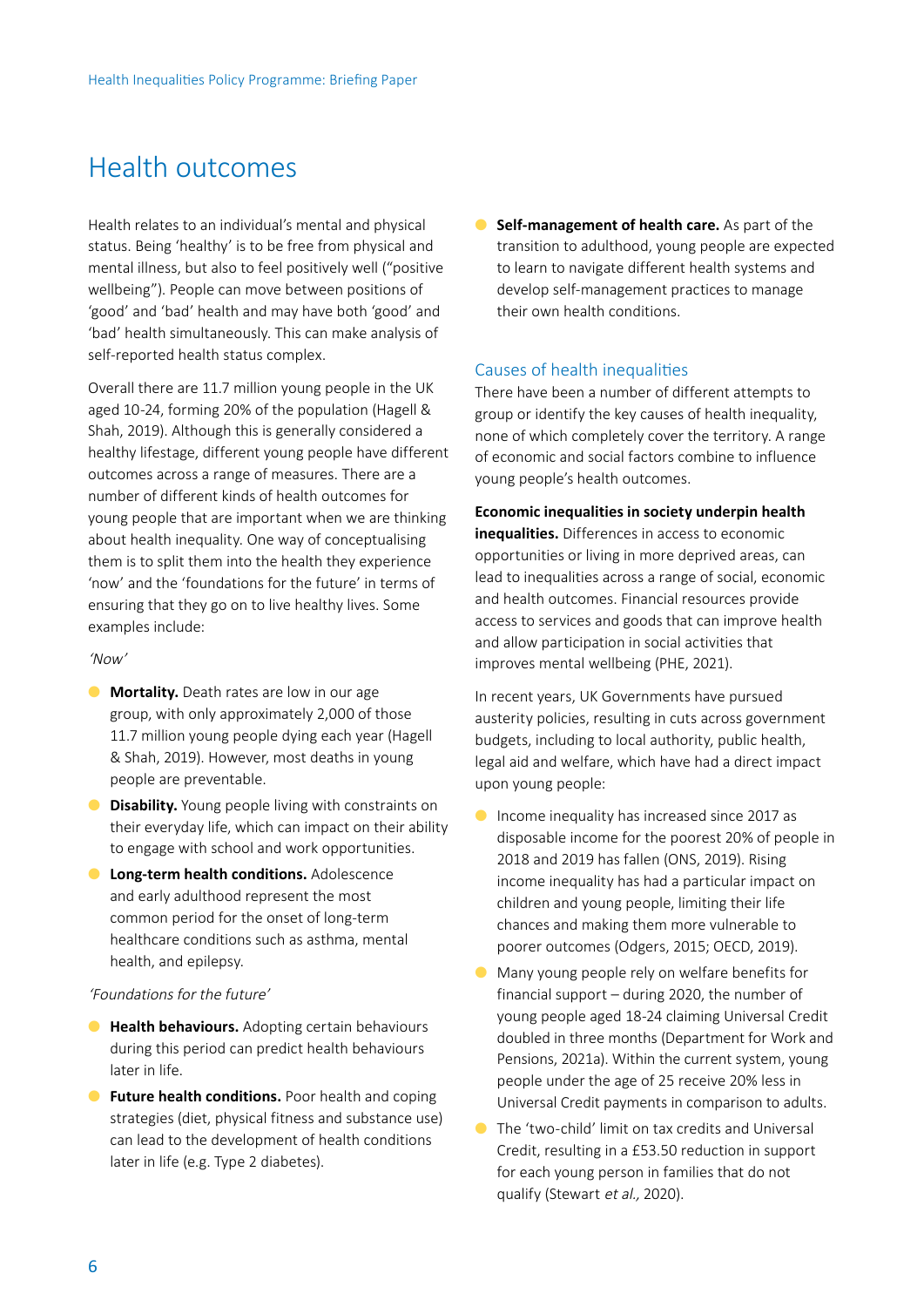

- Child poverty rates are at the high rate of 31% of the population (Department for Work and Pensions, 2021b). Even pre-Covid child poverty rates were projected to rise to 5.2 million children by 2022 (Francis-Devine, 2020).
- Young people facing financial pressures are less able to save money and are more likely to be in debt than adults. It has been estimated that 37% of young people have taken out loans through credit cards, overdrafts and other sources (Money Advice Trust, 2016).
- Between age groups, "generational inequalities" have emerged, such as claims that living standards have not been improving for successive generations, particularly in relation to home ownership and access to disposable income (Bangham et al., 2019; Gardiner et al., 2020).

Young people may or may not be shielded from economic insecurity depending on the "safety net" that is provided by their family and friends during periods of instability. This makes it difficult for some young people to "break the cycle" without external support. During Covid-19, young people have reported that it was more difficult to rely on familial financial support as incomes generally had been negatively impacted (Health Foundation, 2021).

It is important to note that inequality is the measure of difference, so income inequality is distinct from a measure of absolute poverty or disadvantage. Conflating poverty with income inequality implies that there is a direct causal relationship between being in poverty and experiencing inequalities, which may not always be true.

**Social factors affecting young people are also important drivers of health inequalities.** Broadly these have been referred to as the "wider / social determinants of health", the conditions in which young people live, learn, work and socialise, or the "causes of the causes" of health (Marmot et al., 2010; Shah et al., 2018; Viner et al., 2012; Kings Fund, 2020). The Health Foundation's Young people's future health inquiry

labels these the "building blocks" that enable young people to go on to lead healthy lives, which include having a positive home and good work opportunities (Jordan et al., 2019).

We have not come across a complete list of the "social determinants" of health that affect young people, as they are complex, multiple and overlapping factors within an individual's life. Change in one aspect of a young person's life may have knock-on implications on other social aspects, meaning that there can be a build-up or a clustering effect of the "social determinants" on health. For example, lack of engagement in education could lead to poor employment opportunities, low pay and housing instability.

The following list represents key factors that are particularly relevant for young people:

- **Education.** Education is known to improve health outcomes, social development and wellbeing (DHSC & PHE, 2021). Most young people are in full time education or are transitioning between the worlds of education and employment. Educational outcomes and academic attainment between young people are unequal and have been exacerbated during the Covid-19 pandemic (Sharp et al., 2020).
- **C Employment** is linked to financial stability, positive wellbeing and healthy behaviours – with unemployment or low quality work linked to opposite outcomes such as poverty and stress (PHE, 2019). Young people are typically employed in more insecure sectors that are precarious in nature and provide lower wages (e.g. zero-hour contracts); meaning young people were particularly impacted during the pandemic (Gustafsson, 2020). Pre-Covid, the UK's youth unemployment rate was low and falling, suggesting that employment is not a protective factor against poverty.
- **Geography and the physical environment.** Different regions, areas and neighbourhoods contain different levels of amenities and services that support positive health and wellbeing for the young people living there. Public outdoor spaces provide places for young people to be active and socialise with their peers. Some urban environments and housing stock have high levels of air pollution that can cause health harms for young people (McBride et al., 2019). Whereas, rural environments may face accessibility and isolation issues (National Youth Agency, 2021).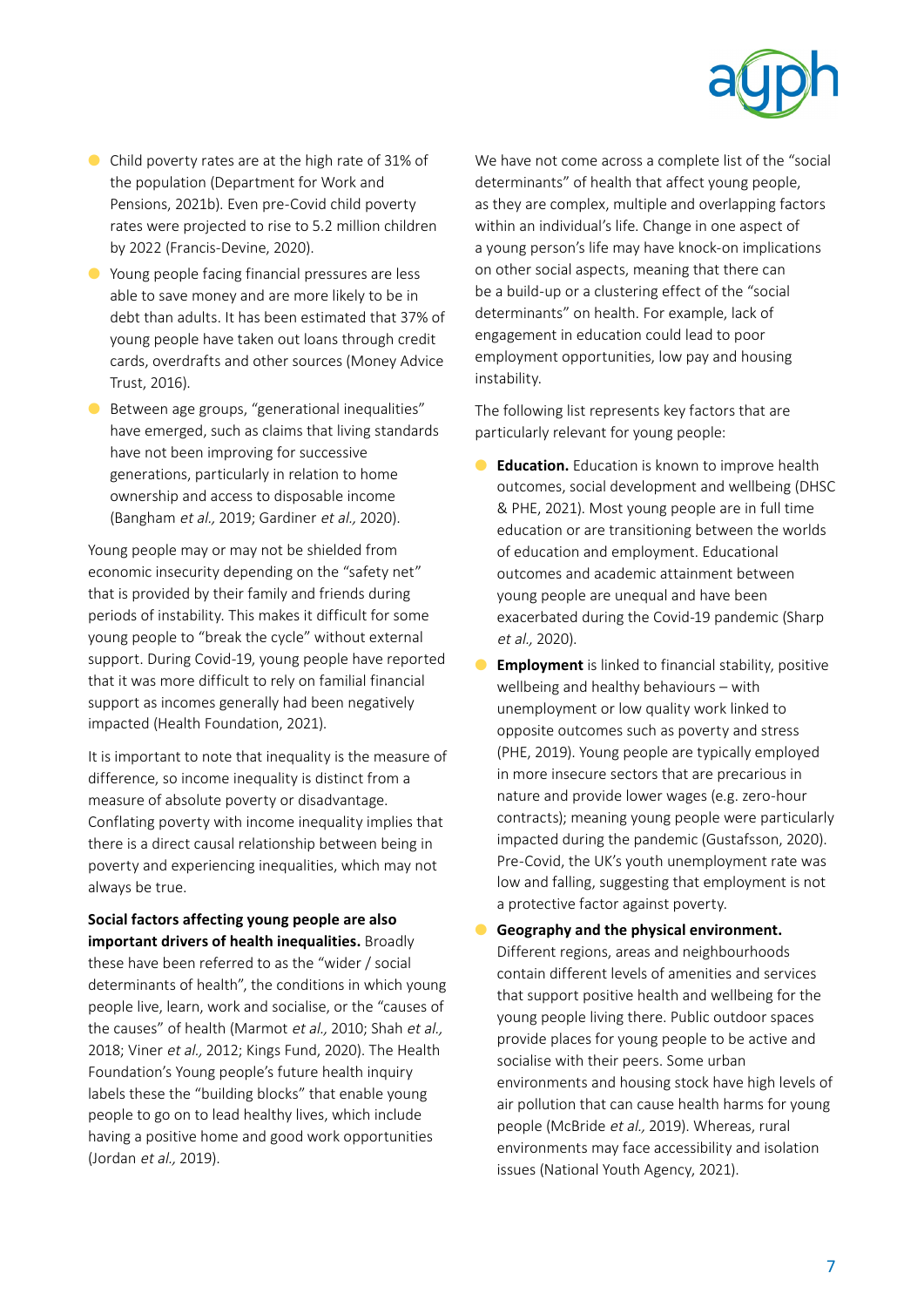- <span id="page-7-0"></span>● **Housing** can impact young people's health outcomes due to the related issues of affordability, quality and adequate space. A young person's environment can provide protection from ill health (NCB, 2016). Space allows young people to concentrate on school or work, socialise with their friends and engage in physical activity. Young people who are able to live independently often live within the private rented sector, which is known for being precarious and high cost. Some young people without access to secure housing may find themselves either homeless, living in temporary accommodation or "sofa surfing". Centrepoint, a charity for young people facing homelessness, has seen a record demand for their services as a result of Covid-19 (Centrepoint, 2021).
- **C Transport** provides young people with access to opportunities that can impact upon their health (Chatterjee et al., 2019). Depending on where young people live, public transport options may be limited, expensive and unreliable, which impacts on young people's ability to access opportunities.

#### The levers that translate socio-economic factors into health inequalities

Depending on where young people live, their education or employment status and the situation they grow up in, they are either provided opportunities or presented with barriers for participating fully in society. Some groups of young people may be more likely to experience racism, discrimination or stigma that prevent them from accessing and engaging with services and aspects of society. The opportunities available to young people are not fixed and may flux over time and between groups.

This is a significant way in which "social determinants" are translated into health inequalities, which we are terming the "levers" which can bring about better or poorer health outcomes for different groups of young people. This relationship is by no means deterministic. It is also not a comprehensive list of potential levers, these are just the ones that we consider to be particularly important for young people's health. These levers offer us a good place to start in terms of interventions to reduce inequality.

#### **Accessing and experiencing services and support.** In

order for services to effectively provide support, they must be accessible and young people must consider them to be positive experiences. The main services young people interact with include: health, education, social care, youth clubs and services, charities and community groups, and social welfare advice services.

Young people may encounter multiple barriers in accessing services (e.g. affordability, digital exclusion, lack of appropriate opening times, transport, language and understanding). Thinking about healthcare services, if an individual is unable to overcome these barriers, they may not engage with healthcare settings until their illness is at crisis level. This may mean that their burden of disease is higher than if they had engaged earlier when it could have been prevented.

The extent to which services are accessible to young people relates to the availability of services within different places – if services do not exist then young people are unable to attend. Cuts to young people's services have had huge implications on accessibility. Youth organisations provide safe spaces for disadvantaged young people to build self-confidence and positive wellbeing and are linked to violence reduction in communities (Robertson, 2000). Youth clubs have faced closures across the country due to lack of funding (YMCA, 2020; UK Youth 2021). Youth advice services provide support with benefits, education, employment, housing (many of the "social determinants") and the services have been proven to improve young people's health and wellbeing (Kenrick, 2011). Unfortunately, the number of dedicated youth advice services has also reduced, leading to calls for creation of more youth hubs to fill the gaps (Youth Access, 2021). Additionally, the number of school nurses in schools has fallen by 11% in recent years (NHS Digital, 2020a).

Experiences of services are equally important as they affect the likelihood of individuals reengaging with services in the future. It is particularly important that young people foster positive relationships and selfmanagement techniques in this period that they can carry through life. Young people have identified poor experiences in settings or with professionals that are not youth friendly or supportive to their needs.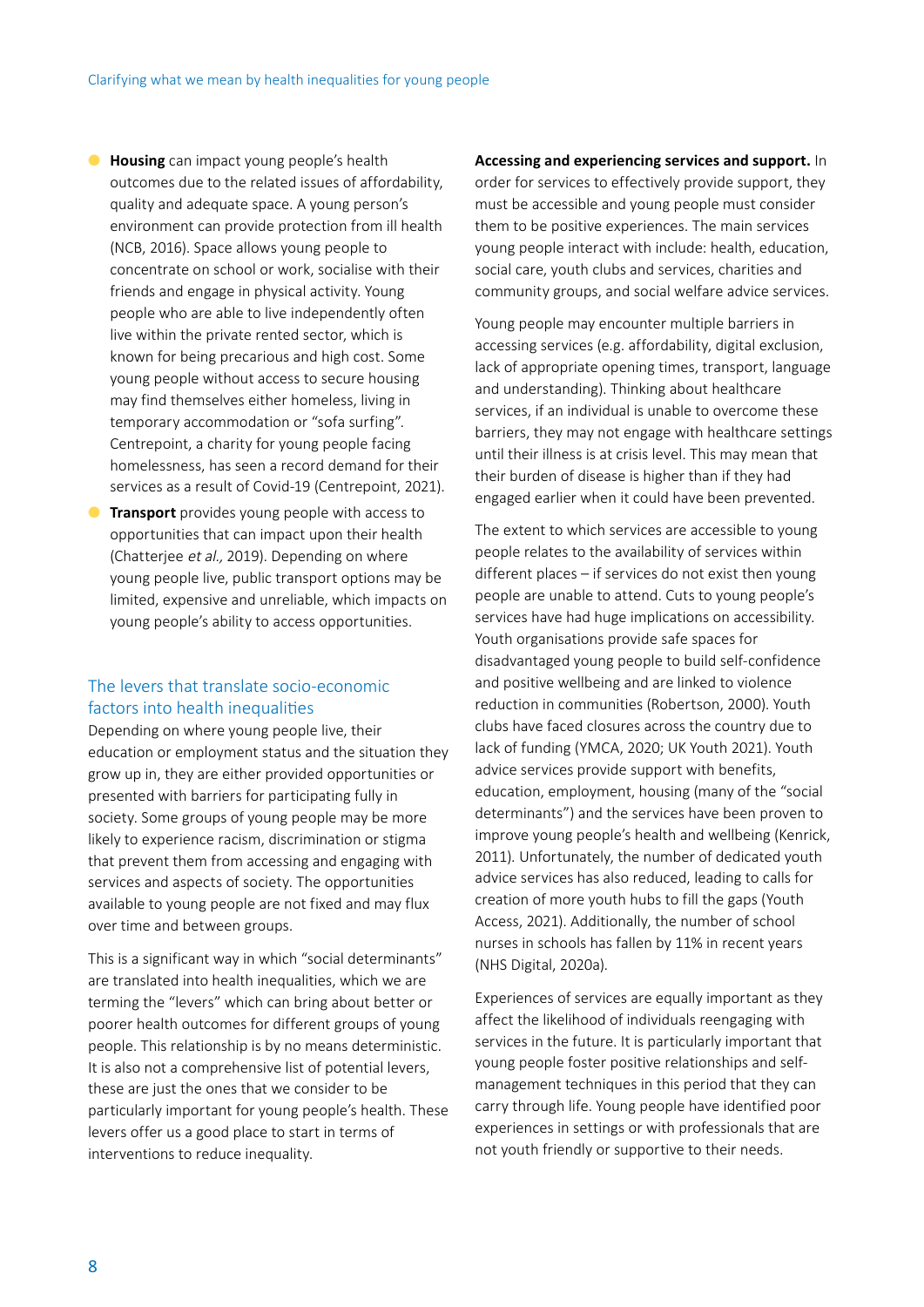

<span id="page-8-0"></span>Similarly, many of the solutions already exist for how services can be improved to better cater for young people aged 16-25 (Rigby et al., 2021).

**The importance of adolescence for learning and adopting healthy behaviours** and avoiding behaviours that can have positive or negative health consequences. This includes participating in physical activity, eating a balanced diet, maintaining positive sleep habits and adhering to prescribed medical treatments – these are known as health promotion behaviours. It also includes avoiding behaviours that are likely to harm your health such as smoking, alcohol, substance misuse and unprotected sex – these are known as health risk behaviours. Engaging, or not engaging, in healthy behaviours represents an interim stage in the model, influencing young people's health both now and into the future.

The likelihood of young people engaging in such behaviours is influenced by the wider context of their life. Although often presented as an individual choice, adopting healthy behaviours is a reaction to circumstances and the wider determinants. Young people themselves often view it as their personal responsibility to adopt healthy behaviours, though they recognise the influence of their family and peers in their decision-making (Tinner et al., 2021).

**Young people's relationships with others** are important in informing how young people navigate and interact in society. Adolescence marks a period of forming new and independent relationships, which can have a lifelong impact.

Relationships are important for wellbeing and as opportunities to socialise and can reduce stress and improve mental health. The Health Foundation's Young people's future health inquiry found that peer relationships are an important "building block" for young people's future health (Jordan et al., 2019). Peer influence and the embedding of peer norms is much stronger in this lifestage than earlier in childhood, as young people have greater freedom and less surveillance from adults.

Positive relationships are formed in childhood and are somewhat modelled on the relationships young people have with their families, carers, peers and

professionals (e.g. teachers). Some young people have trusted adults in their lives, who can act as advocates on their behalf. Conversely, negative relationships in childhood can have harmful impacts, such as Adverse Childhood Experiences or peer-on-peer bullying (Asmussen, 2020). Parental health and relationships are particularly important for young people's later health outcomes, including their mental health (Morgan et al., 2012) and young people's likelihood of adopting health risk behaviours (Riesch et al., 2006).

Professionals often do not have enough time to form trusting relationships with young people. However, for youth workers a central tenant of their work is to develop positive relationships which can be transformative for young people who are lonely or who have negative relationships with others in their lives (Mental Health Foundation, 2021).

Most children and young people will naturally acquire the skills needed to form relationships as they develop, but some young people might need additional support (Lavis, 2016). The more positive experiences a young person has had interacting with adults, the more confident they are likely to feel when communicating with professionals. Poor communication between young people and professionals often results from a power imbalance and can exacerbate inequalities.

#### Coming full circle in the model

The health status of a young person influences their ability to fully participate in society, which can have implications on things like participation in education and employment. Thus, poorer outcomes can perpetuate the "social determinants", creating a cyclical relationship between cause and outcome. This is a bidirectional relationship, not a linear one, in which social inequalities cause health inequalities, whilst health inequalities can also maintain social inequalities.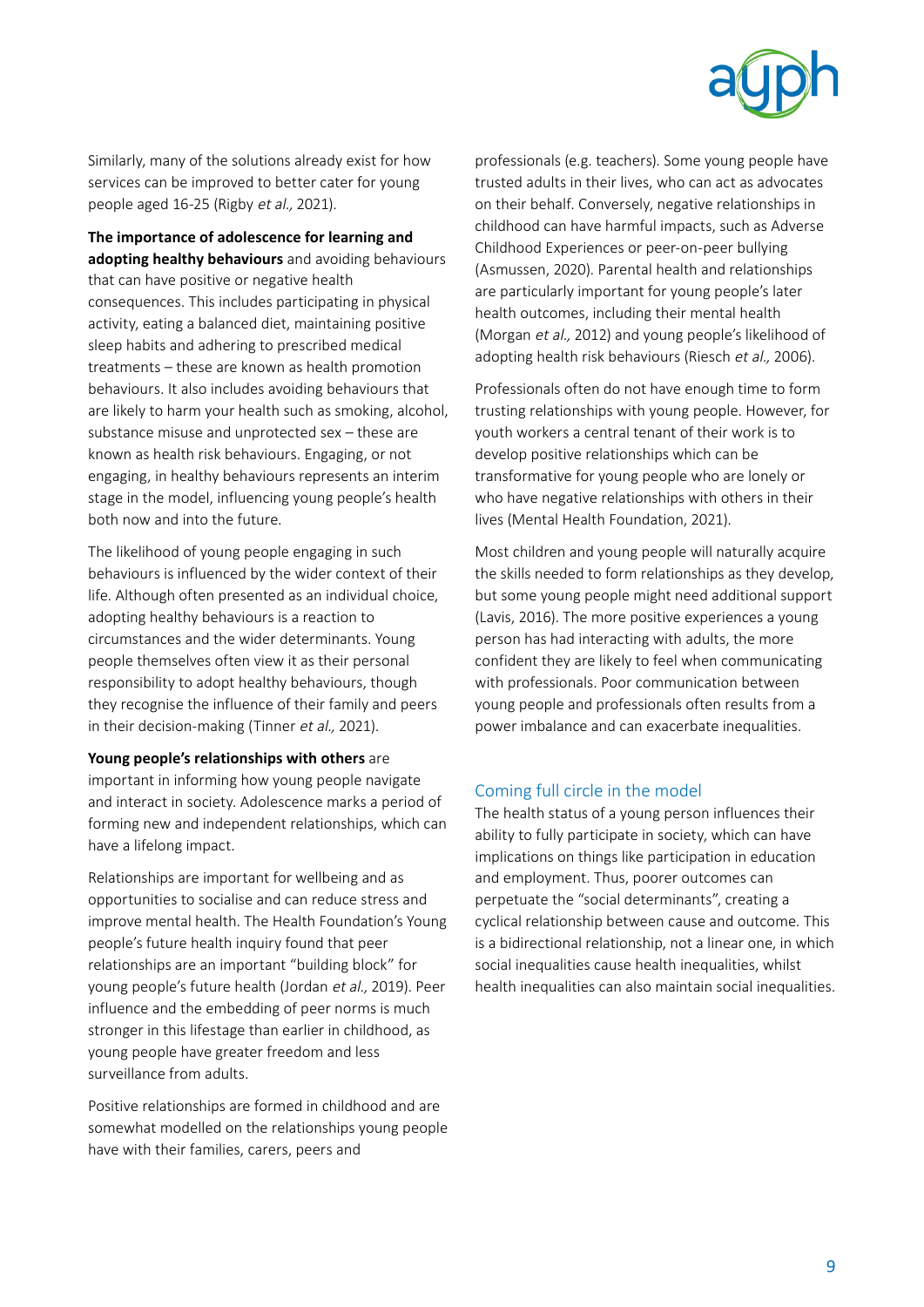# <span id="page-9-0"></span>Mapping young people's health inequalities

There are challenges in measuring health inequalities and monitoring what 'successful' change looks like (Marmot et al., 2010). In our experience this is exacerbated in relation to data on young people's health inequalities. Some data are available by socioeconomic status and groups. However, not all publicly available healthcare data are subdivided in this way. Many of the things we're interested in are not broken down by demographic factors such as gender or ethnicity. Even getting data broken into five year age bands ("quinary" bands) can be difficult (Diaz et al., 2021).

AYPH and colleagues have published a number of pieces that start to dig deeper into health inequalities and "social determinants" of health in young people, and begin the process of learning more about the determinants and outcomes that specifically matter for this age group (Davis, 2020; Hagell & Shah, 2019; RCPCH, 2020; Shah et al., 2018). For example, available data indicates that young people living in more deprived areas are more likely to be overweight or obese, smoke regularly and be killed or seriously injured in road traffic accidents (Hagell & Shah, 2019). Trends over time have shown diverging outcomes for the most and least deprived obese young people (see Figure 1).

Figure 1: Inequalities in obesity are increasing for age 10-11 year olds in England



Source: NHS Digital – National Child Measurement Programme 2019/20

It is critical that current and future attention on young people's health does not just examine the average experience. Health inequalities and differences of experience must be explored in more detail for subgroups of young people. Means and averages within current data do not provide an accurate picture of the varied experience of different groups of young people. A number of different groups of young people are more likely to be disproportionately adversely affected by the "social determinants" and so more likely to experience poorer health outcomes then their peers. Though not a complete list, this may include: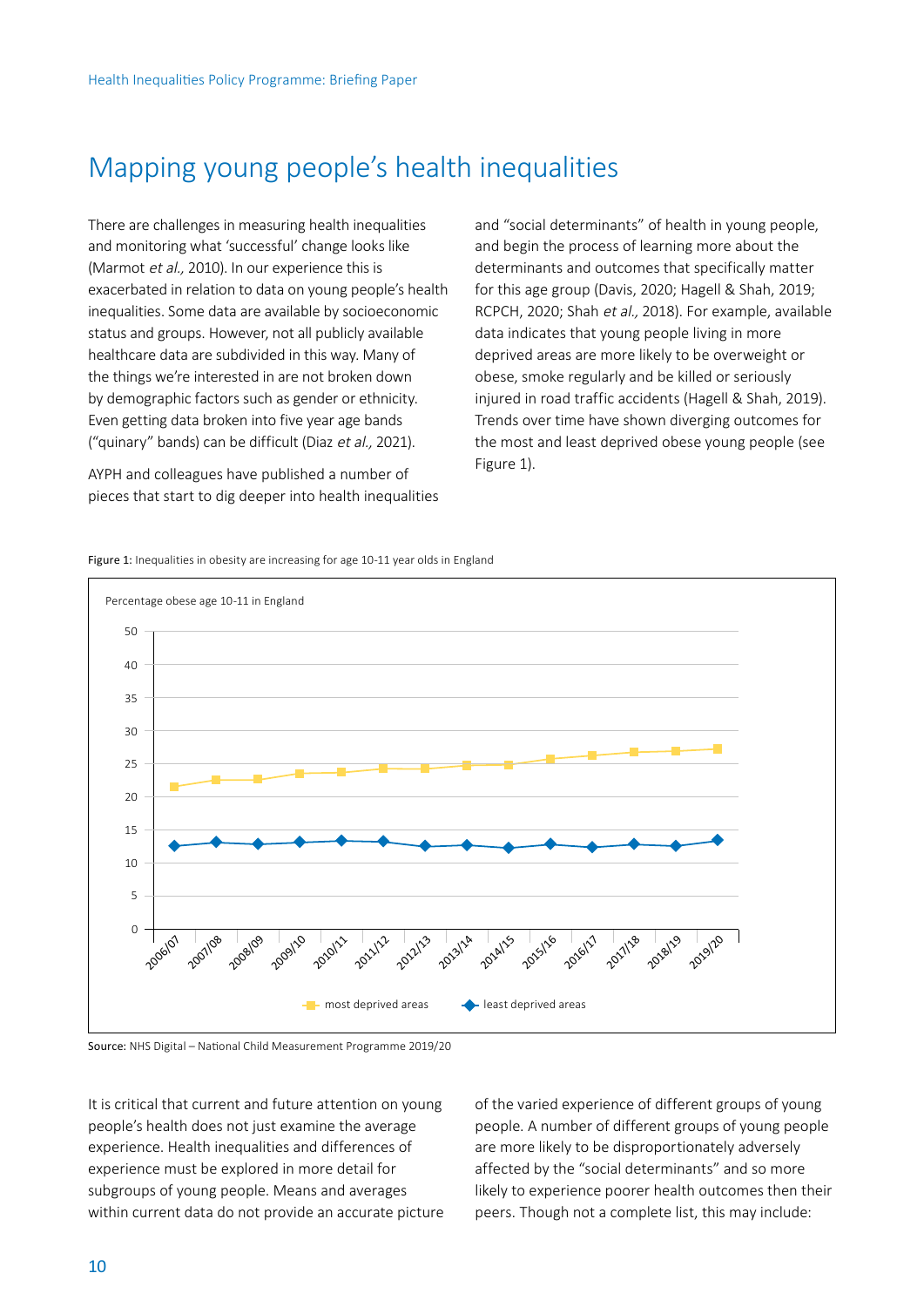

- <span id="page-10-0"></span>● Care experienced young people
- Young people living in deprived areas and / or families
- Young carers
- Young people not in education, employment or training (NEET)
- Young people from ethnic minority backgrounds
- LGBTQ+ young people
- Young migrants and refugees
- Homeless young people
- Young people in the criminal justice system
- **Gypsy, Roma and Traveller young people**

Information on health outcomes of different groups of young people is often captured through self-reported surveys, posing challenges for comparison against other young people and determining the level of health inequality that exists. Also, young people have told us that they do not like to be defined by their belonging to a specific group as it represents just one part of their identity. There should be a holistic approach to young people's intersecting identities, their health outcomes and their experiences of health inequalities.

#### Care experienced young people – an example of health inequalities

For young people in care, the state is their legal guardian. For these young people, the transition into adulthood is much more difficult and complex than most teens, as they also navigate leaving care and becoming fully independent. There are huge variations in the level and adequacy of support provided to care leavers after their 18th birthday. Without sufficient guidance and support, these young people are more likely to encounter barriers in accessing services. Negative experiences in aspects of the "social determinants", such as finding a quality and affordable home and securing employment, can have implications on their health and wellbeing.

Inequalities faced by care experienced young people:

- Children **living in deprived areas are more likely to end up in care** than those living in affluent areas (Bennett et al., 2020).
- 60% of children who are looked after in England are reported to have **emotional and mental health problems** (NICE, 2013).
- For looked after children in 2020, **90% had completed their annual health assessment and 88% were up to date with their immunisations**, although older males were less likely to be up to date with their immunisations (Department for Education, 2021).
- Looked after children at Key Stage 4 (aged 14-16) scored an **average Attainment 8 score of 19.1, compared to 44.6 for all children** (Department for Education, 2020).
- In 2020, there were 31,260 care leavers aged 19-21 **39% of these were not in education, employment or training (NEET)** (Department for Education, 2021). For all young people aged 16-24, it is estimated that 11.6% are NEET (ONS, 2021).
- Female care leavers are **three times as likely to become teenage mothers** than young women who haven't been in care (PHE, 2018).
- **14% of care leavers have slept rough** and 26% have "sofa surfed" (Centrepoint, 2017).
- Into adulthood, there are **higher rates of premature mortality** for care leavers than the general population (Sacker, 2021).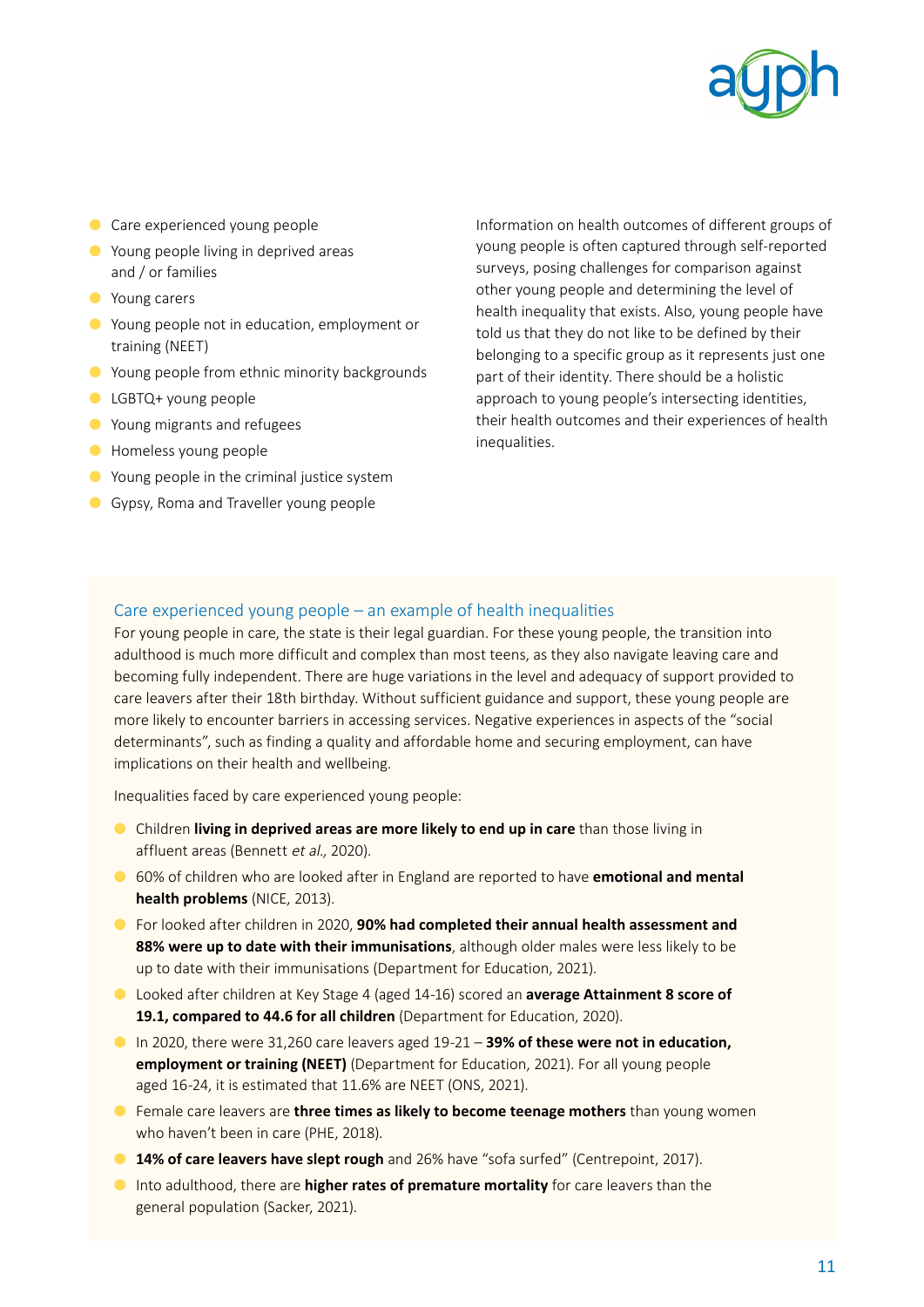## <span id="page-11-0"></span>Conclusion

This paper demonstrates the depth and complexity of defining the concept of health inequality, how it is caused and why it is relevant for young people. We believe that health inequality is a particularly pertinent issue for young people that demands policy and research attention.

**Young people are experiencing a unique lifestage and period of transition, which makes their experiences of the "social determinants" and health inequalities different to other age groups.** 

Changes to their social and economic status can have impacts on their health now and into the future. Thus, adolescence marks a defined period when interventions can be made that either positively or negatively influence the trajectories of young people's health.

**This paper provides a new definition and conceptual model for understanding young people's health inequalities, highlighting where to intervene.** It identifies the causes of health outcomes and, importantly, the ways in which "social determinants" are translated into health inequalities through different levers. This stage of the model provides a tangible place to target resource and interventions to make a difference in tackling young people's health inequalities. Policy-makers, professionals and researchers can hopefully identify aspects of their own work which fall under these different levers to make improvements. We plan to supplement this conceptual framing with evidence-based resources and guidance to improve policy and practice on this topic, as part of our [Health](https://www.youngpeopleshealth.org.uk/health-inequalities-programme)  [Inequalities Programme](https://www.youngpeopleshealth.org.uk/health-inequalities-programme).



To cite please use: McKeown, R. & Hagell, A. (2021) Clarifying what we mean by health inequalities for young people. London: AYPH.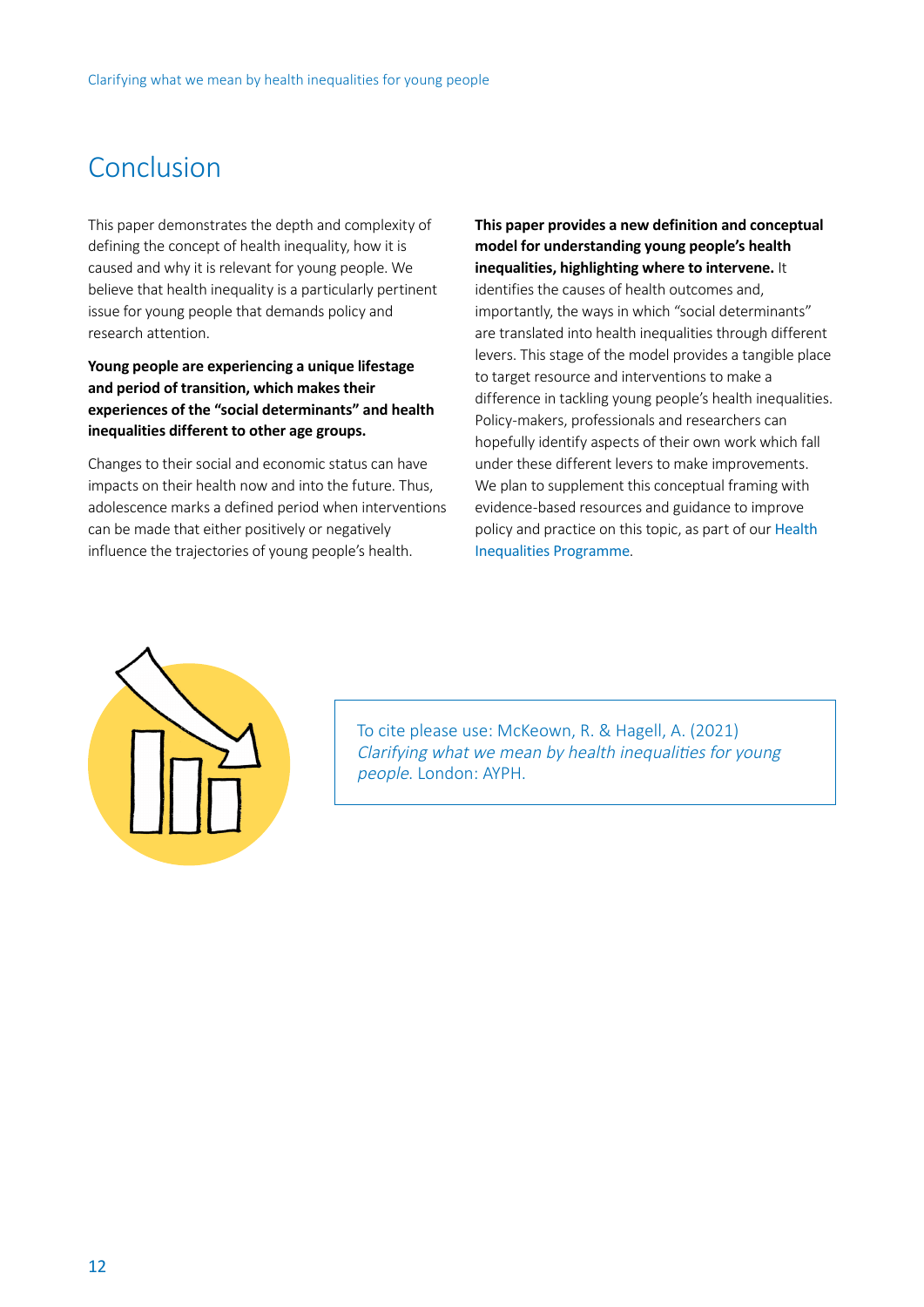

# <span id="page-12-0"></span>References

Asmussen, K., Fischer, F., Drayton, E. & McBride, T. 2020. Adverse childhood experiences: What we know, what we don't know and what should happen next. London: Early Intervention Foundation.

Bangham, G. et al. 2019. An Intergenerational Audit for the UK: 2019. London: The Resolution Foundation.

Bennett, D.L. et al. 2020. 'Trends in inequalities in Children Looked After in England between 2004 and 2019: a local area ecological analysis', BMJ Open, 10.

Centrepoint. 2017. From care to where? Care leavers' access to accommodation. London: Centrepoint.

Centrepoint. 2021. A year like no other: Youth homelessness during the COVID pandemic. London: Centrepoint.

Chatterjee, K., Ricci, M., Cope, A. & Corner, D. 2019. The Role of Transport in Supporting a Healthy Future for Young People. Sustrans and the University of West of England, Centre for Transport and Society.

Davis, M. 2020. 'Tackling health inequalities in adolescence', Consequences of Health Inequalities: A Practical Guide. Matheson, J., Patterson, J. & Neilson, L. (eds). Florida: CRC Press.

Department for Education. 2020. Outcomes for children looked after by local authorities in England, 31 March 2019. [Available online at: [https://assets.](https://assets.publishing.service.gov.uk/government/uploads/system/uploads/attachment_data/file/884758/CLA_Outcomes_Main_Text_2019.pdf) [publishing.service.gov.uk/government/uploads/](https://assets.publishing.service.gov.uk/government/uploads/system/uploads/attachment_data/file/884758/CLA_Outcomes_Main_Text_2019.pdf) [system/uploads/attachment\\_data/file/884758/](https://assets.publishing.service.gov.uk/government/uploads/system/uploads/attachment_data/file/884758/CLA_Outcomes_Main_Text_2019.pdf) [CLA\\_Outcomes\\_Main\\_Text\\_2019.pdf](https://assets.publishing.service.gov.uk/government/uploads/system/uploads/attachment_data/file/884758/CLA_Outcomes_Main_Text_2019.pdf) Accessed on 27/09/21]

Department for Education. 2021. Children looked after in England including adoptions. [Available online at: [https://explore-education-statistics.service.gov.uk/](https://explore-education-statistics.service.gov.uk/find-statistics/children-looked-after-in-england-including-adoptions/) [find-statistics/children-looked-after-in-england](https://explore-education-statistics.service.gov.uk/find-statistics/children-looked-after-in-england-including-adoptions/)[including-adoptions/](https://explore-education-statistics.service.gov.uk/find-statistics/children-looked-after-in-england-including-adoptions/)2020 Accessed on 27/09/21]

Department for Work and Pensions. 2021a. Universal Credit Statistics. [Available online at: [https://www.gov.](https://www.gov.uk/government/collections/universal-credit-statistics) [uk/government/collections/universal-credit-statistics](https://www.gov.uk/government/collections/universal-credit-statistics) Accessed on 02/09/21]

Department for Work and Pensions. 2021b. Households Below Average Income (HBAI) statistics. [Available online at: [https://www.gov.uk/government/](https://www.gov.uk/government/collections/households-below-average-income-hbai--2) [collections/households-below-average-income](https://www.gov.uk/government/collections/households-below-average-income-hbai--2)[hbai--2](https://www.gov.uk/government/collections/households-below-average-income-hbai--2) Accessed on 27/09/21]

Department of Health and Social Care & Public Health England. 2021. Education, schooling and health summary. London: UK Government.

Diaz, T. et al. 2021. 'A call for standardised agedisaggregated health data', The Lancet Healthy Longevity, 2(8), pp.458.

Francis-Devine, B. 2020. Poverty in the UK: statistics. London: UK Parliament, House of Commons Library.

Gardiner, L. et al. 2019. An Intergenerational Audit for the UK: 2020. London: The Resolution Foundation.

Global Health Europe. 2009. Inequity and Inequality in Health. [Available online at: [https://](https://globalhealtheurope.org/values/inequity-and-inequality-in-health/) [globalhealtheurope.org/values/inequity-and](https://globalhealtheurope.org/values/inequity-and-inequality-in-health/)[inequality-in-health/](https://globalhealtheurope.org/values/inequity-and-inequality-in-health/) Accessed on 02/09/21]

Gustafsson, M. 2020. Young workers in the coronavirus crisis: Findings from the Resolution Foundation's coronavirus survey. London: Resolution Foundation.

Hagell, A. 2021. Summarising what we know so far about the impact of Covid-19 on young people. London: AYPH.

Hagell, A. & Shah, R. 2019. Key Data on Young People 2019. London: Association for Young People's Health.

The Health Foundation. 2021. Press Release: "Young people say their prospects are dwindling and wellbeing suffering in the wake of the pandemic". London: Health Foundation. 24 August 2021. [Available online at: [https://health.org.uk/news-and-comment/news/](https://health.org.uk/news-and-comment/news/young-people-say-their-prospects-are-dwindling-and-wellbeing) [young-people-say-their-prospects-are-dwindling-and](https://health.org.uk/news-and-comment/news/young-people-say-their-prospects-are-dwindling-and-wellbeing)[wellbeing](https://health.org.uk/news-and-comment/news/young-people-say-their-prospects-are-dwindling-and-wellbeing) Accessed on 02/09/21]

Hill, A. 2020. '"Scarred for life": Sage experts warn of impact of Covid policies on the young', The Guardian, 20 October 2020 [Available online at: [https://www.](https://www.theguardian.com/uk-news/2020/oct/20/sage-experts-warn-of-impact-of-covid-policies-on-young-generation-z-harm-pandemic-coronavirus) [theguardian.com/uk-news/2020/oct/20/sage-experts](https://www.theguardian.com/uk-news/2020/oct/20/sage-experts-warn-of-impact-of-covid-policies-on-young-generation-z-harm-pandemic-coronavirus)[warn-of-impact-of-covid-policies-on-young](https://www.theguardian.com/uk-news/2020/oct/20/sage-experts-warn-of-impact-of-covid-policies-on-young-generation-z-harm-pandemic-coronavirus)[generation-z-harm-pandemic-coronavirus](https://www.theguardian.com/uk-news/2020/oct/20/sage-experts-warn-of-impact-of-covid-policies-on-young-generation-z-harm-pandemic-coronavirus) Accessed on 02/09/21]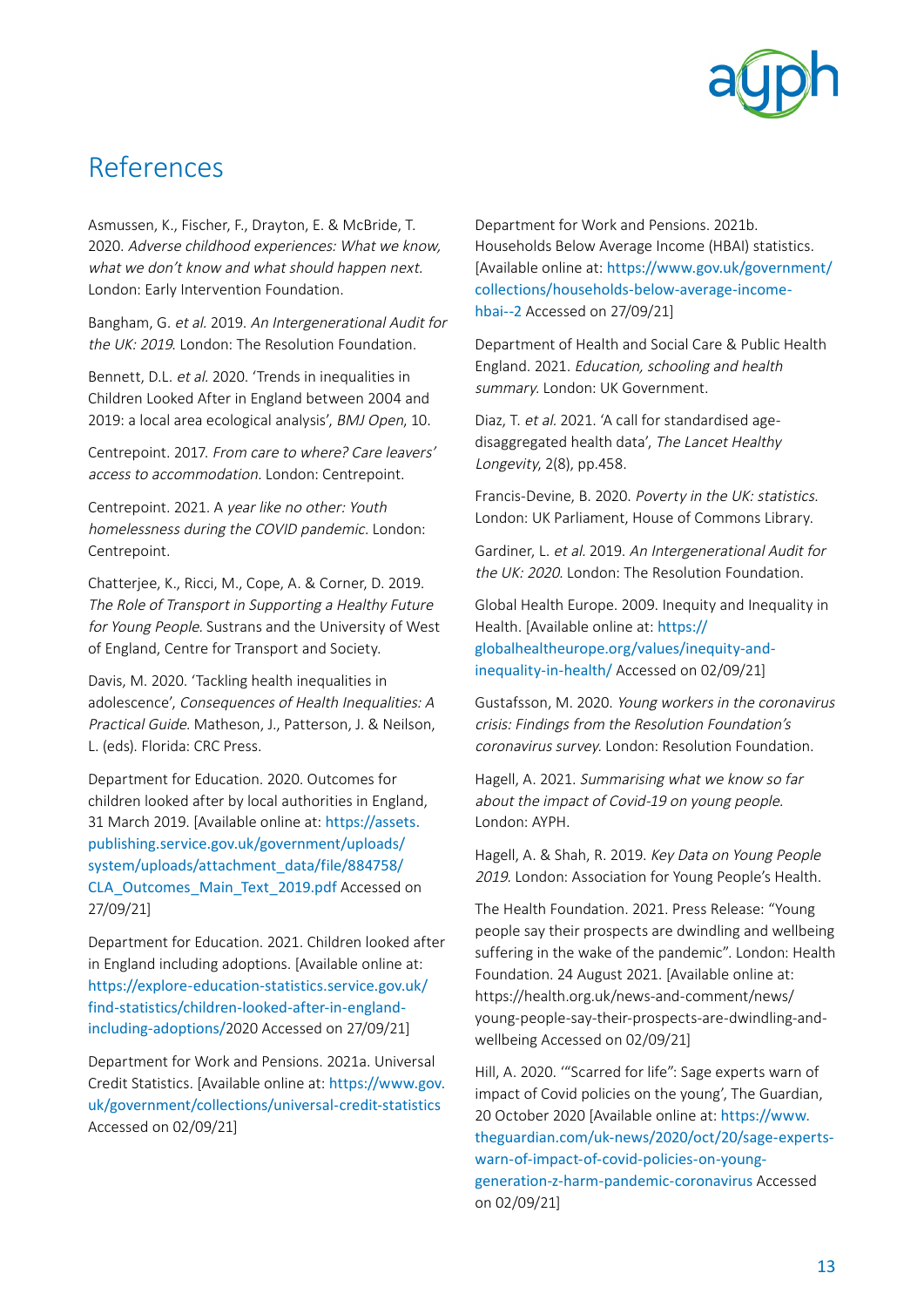Jordan, M., Kane, M. & Bibby, J. 2019. A healthy foundation for the future: The final report of the young people's future health inquiry. London: The Health Foundation.

Kenrick, J. 2011. The outcomes & impact of youth advice – the evidence. London: Youth Access.

The King's Fund. 2020. Health and care defined. [Available online at: [https://www.kingsfund.org.uk/](https://www.kingsfund.org.uk/health-care-explained/jargon-buster) [health-care-explained/jargon-buster](https://www.kingsfund.org.uk/health-care-explained/jargon-buster) Accessed on 02/09/21]

Lavis, P. 2016. 'Why relationships are so important for children and young people'. Mental Health Foundation: Children and Young People's Mental Health Coalition. [Available online at: [https://www.mentalhealth.org.](https://www.mentalhealth.org.uk/blog/why-relationships-are-so-important-children-and-young-people) [uk/blog/why-relationships-are-so-important-children](https://www.mentalhealth.org.uk/blog/why-relationships-are-so-important-children-and-young-people)[and-young-people](https://www.mentalhealth.org.uk/blog/why-relationships-are-so-important-children-and-young-people) Accessed on 02/09/2021]

Leavey, C., Eastaugh, A. & Kane, M. 2020. Generation COVID-19: Building the case to protect young people's future health. London: The Health Foundation.

Marmot, M. et al. 2010. The Marmot Review. Fair Society, Healthy Lives: Strategic Review of Health Inequalities in England post-2010. ISBN 978–0– 9564870–0–1. London: Institute of Health Equity.

Marmot, M. et al. 2020. Health Equity in England: The Marmot Review 10 Years On. London: Institute of Health Equity.

McBride, P., Morrissey, K., Wheeler, B. & Reis, S. 2019. 'Examining the relationship between air pollution and health inequalities in children in England using multilevel modelling', Environmental Epidemiology, 3, p.265.

Mental Health Foundation. 2021. 'Why is focusing on relationships vital to improving young people's mental health and wellbeing?' [Available online at: [https://](https://www.mentalhealth.org.uk/projects/right-here/why-focusing-relationships-vital-improving-young-people%E2%80%99s-mental-health-and-wellbeing) [www.mentalhealth.org.uk/projects/right-here/](https://www.mentalhealth.org.uk/projects/right-here/why-focusing-relationships-vital-improving-young-people%E2%80%99s-mental-health-and-wellbeing) [why-focusing-relationships-vital-improving-young](https://www.mentalhealth.org.uk/projects/right-here/why-focusing-relationships-vital-improving-young-people%E2%80%99s-mental-health-and-wellbeing)[people%E2%80%99s-mental-health-and-wellbeing](https://www.mentalhealth.org.uk/projects/right-here/why-focusing-relationships-vital-improving-young-people%E2%80%99s-mental-health-and-wellbeing) Accessed on 7/10/21]

Money Advice Trust. 2016. Borrowed Years: A spotlight briefing on young people, credit and debt. London: Money Advice Trust.

Morgan, Z., Brugha, T., Fryers, T. & Stewart-Brown, S. 2012. 'The effects of parent-child relationships on later life mental health status in two national birth cohorts', Social Psychiatry and Psychiatric Epidemiology, 47, pp.1707-1715.

National Children's Bureau. 2016. Housing and the Health of Young Children: Policy and evidence briefing for the VCSE sector. London: National Children's Bureau.

National Institute for Health and Care Excellence. 2013. Looked-after children and young people. Quality standard [QS31] [Available online at: [https://www.nice.](https://www.nice.org.uk/guidance/qs31) [org.uk/guidance/qs31](https://www.nice.org.uk/guidance/qs31) Accessed on 27/09/21]

National Youth Agency. 2021. Overlooked: Young people and rural youth services. Leicester: National Youth Agency.

NHS Digital 2020a. NHS Workforce Statistics – October 2019. [Available online at: [https://digital.nhs.uk/](https://digital.nhs.uk/data-and-information/publications/statistical/nhs-workforce-statistics/october-2019) [data-and-information/publications/statistical/](https://digital.nhs.uk/data-and-information/publications/statistical/nhs-workforce-statistics/october-2019) [nhs-workforce-statistics/october-2019](https://digital.nhs.uk/data-and-information/publications/statistical/nhs-workforce-statistics/october-2019) Accessed on 27/09/21]

NHS Digital. 2020b. National Child Measurement Programme, England 2019/20 School Year. [Available online at: [https://digital.nhs.uk/data-and-information/](https://digital.nhs.uk/data-and-information/publications/statistical/national-child-measurement-programme/2019-20-school-year) [publications/statistical/national-child-measurement](https://digital.nhs.uk/data-and-information/publications/statistical/national-child-measurement-programme/2019-20-school-year)[programme/2019-20-school-year](https://digital.nhs.uk/data-and-information/publications/statistical/national-child-measurement-programme/2019-20-school-year) Accessed on 02/09/2021]

NHS England. 2020. Definition of Health Inequalities. [Available online at: [https://www.england.nhs.uk/](https://www.england.nhs.uk/ltphimenu/definitions-for-health-inequalities/#health-inequalities) [ltphimenu/definitions-for-health-inequalities/#health](https://www.england.nhs.uk/ltphimenu/definitions-for-health-inequalities/#health-inequalities)[inequalities](https://www.england.nhs.uk/ltphimenu/definitions-for-health-inequalities/#health-inequalities) Accessed on 02/09/21]

Odgers, C.L. 2015. 'Income inequality and the developing child: Is it all relative?', Am Psychol, 70(8), pp.722-731.

Office for National Statistics. 2019. Average household income, UK: Financial year ending 2019. [Available online at: [https://www.ons.gov.uk/](https://www.ons.gov.uk/peoplepopulationandcommunity/personalandhouseholdfinances/incomeandwealth/bulletins/householddisposableincomeandinequality/financialyearending2019provisional) [peoplepopulationandcommunity/](https://www.ons.gov.uk/peoplepopulationandcommunity/personalandhouseholdfinances/incomeandwealth/bulletins/householddisposableincomeandinequality/financialyearending2019provisional) [personalandhouseholdfinances/incomeandwealth/](https://www.ons.gov.uk/peoplepopulationandcommunity/personalandhouseholdfinances/incomeandwealth/bulletins/householddisposableincomeandinequality/financialyearending2019provisional) [bulletins/householddisposableincomeandinequality/](https://www.ons.gov.uk/peoplepopulationandcommunity/personalandhouseholdfinances/incomeandwealth/bulletins/householddisposableincomeandinequality/financialyearending2019provisional) [financialyearending2019provisional](https://www.ons.gov.uk/peoplepopulationandcommunity/personalandhouseholdfinances/incomeandwealth/bulletins/householddisposableincomeandinequality/financialyearending2019provisional) Accessed on 02/09/21]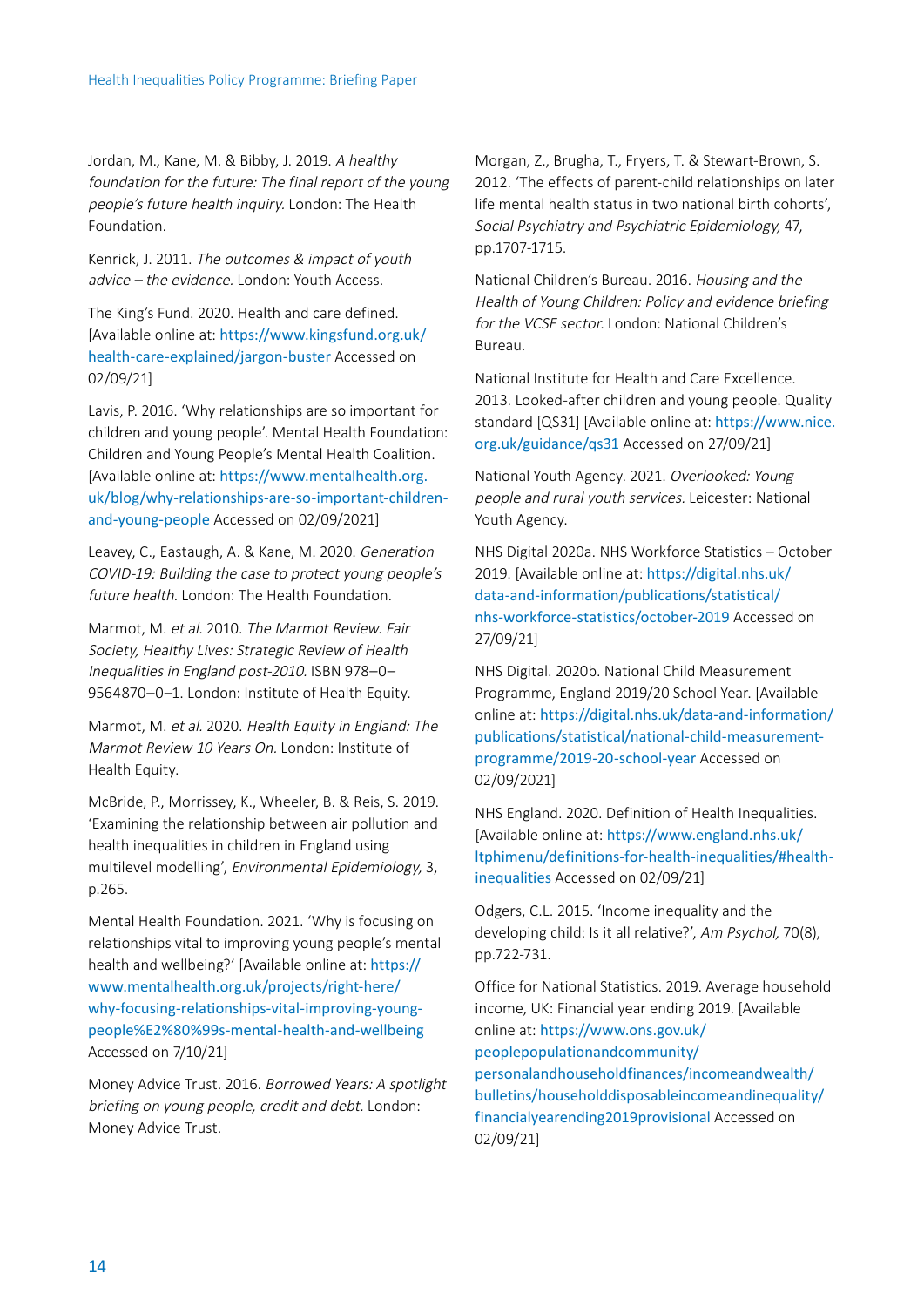

Office for National Statistics. 2021. Young people not in education, employment or training (NEET), UK: March 2021. [Available online at:

https://www.ons.gov.uk/

employmentandlabourmarket/peoplenotinwork/ unemployment/bulletins/youngpeoplenotineducation employmentortrainingneet/march2021 Accessed on 27/09/21]

Organisation for Economic, Cooperation and Development (OECD). 2019. Changing the Odds for Vulnerable Children: Building Opportunities and Resilience. Paris: OECD Publishing.

Public Health England. 2018. Teenage pregnancy prevention framework. London: PHE.

Public Health England. 2019. Health Matters: Health and work. London: PHE.

Public Health England. 2021. Health Profile for England: 2021. London: PHE.

Riesch, S.K., Anderson, L.S. & Krueger, H.A. 2006. 'Parent-child communication processes: Preventing children's health-risk behavior', Journal for Specialists in Pediatric Nursing, 11(1), pp.41-56.

Rigby, E., Hagell, A., Davis, M., Gleeson, H. & Mathews, G. 2021. 'Getting health services right for 16-25 year olds', Archives of Disease in Childhood, 106, pp.9-13.

Rittel, H. & Webber, M. 1973. 'Dilemmas in General Theory of Planning', Policy Sciences, 4, pp.155-169.

Robertson, S. 2000. A warm, safe place: An argument for youth clubs. Infed.org. [Available online at: [https://](https://infed.org/mobi/a-warm-safe-place-an-argument-for-youth-clubs/) [infed.org/mobi/a-warm-safe-place-an-argument](https://infed.org/mobi/a-warm-safe-place-an-argument-for-youth-clubs/)[for-youth-clubs/](https://infed.org/mobi/a-warm-safe-place-an-argument-for-youth-clubs/) Accessed on 27/09/21]

Royal College of Paediatrics and Child Health. 2020. State of Child Health. London: RCPCH.

Sacker, A. 2021. The lifelong health and wellbeing trajectories of people who have been in care: Findings from the Looked-after Children Grown up Project.

Shah, R., et al. 2018. The social determinants of young people's health: Identifying the key issues and assessing how young people are doing in the 2010s. Health Foundation/AYPH Working Paper 01.

Sharp, C., Nelson, J., Lucas, M., Julius, J., McCrone, T. & Sims, D. 2020. Schools' response to Covid-19: The challenges facing schools and pupils in September 2020. Slough: NFER.

Stewart, K., Patrick, R. & Reeves, A. 2020. 'The two child limit now affects almost one million children – and its being implemented when poverty is rising for larger families'. Child Poverty Action Group. [Available online at: [https://cpag.org.uk/news-blogs/news](https://cpag.org.uk/news-blogs/news-listings/two-child-limit-now-affects-almost-one-million-children)[listings/two-child-limit-now-affects-almost-one](https://cpag.org.uk/news-blogs/news-listings/two-child-limit-now-affects-almost-one-million-children)[million-children](https://cpag.org.uk/news-blogs/news-listings/two-child-limit-now-affects-almost-one-million-children) Accessed on 27/09/21]

Tinner, L., Caldwell, D., Hickman, M., Campbell, R. 2021. 'Understanding adolescent health risk behaviour and socioeconomic position: A grounded theory study of UK young adults', Sociology of Health & Illness, 43(2), pp.528-544.

UK Youth. 2021. The impact of Covid-19 on young people & the youth sector. London: UK Youth.

United Nations. 1990. UN Conventions on the Rights of the Child (UNCRC). [Available online at: [https://](https://www.unicef.org.uk/what-we-do/un-convention-child-rights/) [www.unicef.org.uk/what-we-do/un-convention-child](https://www.unicef.org.uk/what-we-do/un-convention-child-rights/)[rights/](https://www.unicef.org.uk/what-we-do/un-convention-child-rights/) Accessed on 30/09/21]

Viner, R.M., Ozer, E.M., Denny, S., Marmot, M., Resnick, M., Fatusi, A. & Currie, C., 2012. 'Adolescence and the social determinants of health', The Lancet, 379(9826), pp.1641-1652.

Viner, R.M., Ross, D., Hardy, R., Kuh, D., Power, C., Johnson, A., Wellings, K., McCambridge, J., Cole, T.J., Kelly, Y. & Batty, G.D., 2015. 'Life course epidemiology: recognising the importance of adolescence', Journal of Epidemiology & Community Health, 69(8), pp.719-720.

Whitehead, M. 1992. 'The concepts and principles of equity and health', Int J Health Serv, 22, pp.429-45.

YMCA. 2020. Out of Service. London: YMCA England & Wales.

Youth Access. 2021. Fund The Hubs. [Available online at: [https://www.youthaccess.org.uk/our-work/](https://www.youthaccess.org.uk/our-work/fundthehubs) [fundthehubs](https://www.youthaccess.org.uk/our-work/fundthehubs) Accessed on 27/09/21]